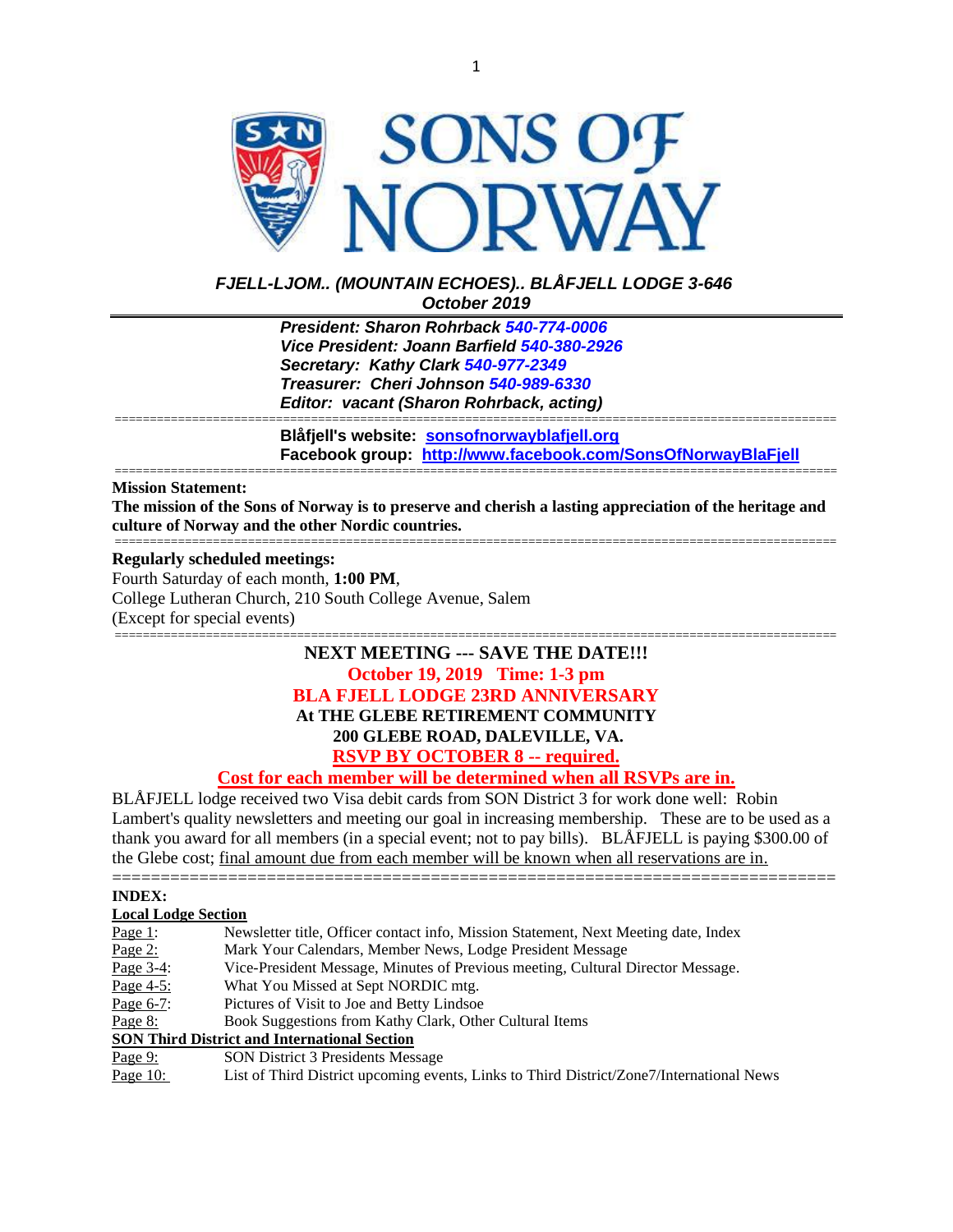#### **========================================================================= MARK YOUR CALENDARS** *FOR UPCOMING MEETINGS AND EVENTS*

| Oct. 9        | LEIF ERIKSON DAY event at adopted school. Prog by Cheri only (not open to public)         |
|---------------|-------------------------------------------------------------------------------------------|
| Oct. 19       | Blafjell Lodge 23rd ANNIVERSARY 1-3 pm. At the Glebe in Daleville.                        |
| Nov. 8        | VIKING DAY event at adopted school. Program by 8 members. (not open to public)            |
| Nov. 16       | MEETING:1-3 pm, College Lutheran Church. Prog by Lucy.                                    |
| Dec. 14       | <b>JULEFEST, 1-3 pm</b> , at College Lutheran Church. Bring dessert, fingertip sandwiches |
| <sub>or</sub> | open face Danish sandwiches.                                                              |

# **THIRD DISTRICT AND/OR ZONE 7 LODGE EVENTS**

# **Nov. 2, 2019: Hampton Roads Lodge Christmas Bazaar.**

**YEAR 2020: June 5-8, 2020: D-3 Convention in Jacksonville, Florida.** BlaFjell Lodge will have to determine if we will be sending a convention representative.

#### =========================================================================== **MEMBER NEWS**

# **Gratuler Med Dagen - October birthdays. Ronald W. Nelson, Jr. 10/3 Karen-Solvi Smiley 10/20**

**Visit with Joe and Betty Lindsoe:** Sharon Rohrback, Joann Barfield, Kathy Clark and Bob Rohrback recently made a road trip to Lynchburg to visit charter members Joe (President Emeritus) and Betty Lindsoe, who now reside in a retirement community and no longer drive. We enjoyed a wonderful visit at their beautiful new home, renewed many old memories, and heard about the celebration of Joe's 90th birthday in NORWAY! See pictures on pages 6-7. ===========================================================================

# **LODGE PRESIDENT MESSAGE**

**This newsletter is being sent earlier than usual because of the tight deadline to get reservation replies (due Oct. 8) for our Oct. 19 BlaFjell lodge 23 Anniversary dinner.**

**On October 19 (the third Saturday), 1-3pm, we celebrate our 23rd anniversary**. Reservations are required by October 8: Contact Sharon Rohrback (540) 774-0006 or email slrohrback@aol.com. An e-mail with the final per-person cost, and directions to the Glebe, will be sent after all RSVPs are in. **Menu**: preset at each table: Garden Salad with rolls and Ranch or Vinaigrette dressing. Buffet of Salmon, Herb Baked Chicken, Red Roasted Potatoes, Carrots, Steamed Broccoli; Water/Tea Service, Decaf Coffee and sheet cake for dessert.

**Thank you** to everyone who donated time and items for the September mtg Viking Silent Auction, the yard sale and the bake sale. Thank you, Helen Hinlicky, for a wonderful array of crackers, cheese, grapes and a bar. Thank you, Cheri, for the unusual Swedish dessert (picture shown later in newsletter). Our goal was \$230.00. Cheri said we made \$289.25 (\$200 from auction; \$89.25 from yard sale/bake sale. But mainly, thank you for your presence and the fun we

October is the month we recognize as FOUNDATION MONTH. Our 3D Foundation Director, Dirk Hansen, has information on how the Foundation can work for YOUR lodge. hansenoaks@lowcountry.com. See 3D Presidents Message for more detail.

Sharon Rohrback, Bla Fjell President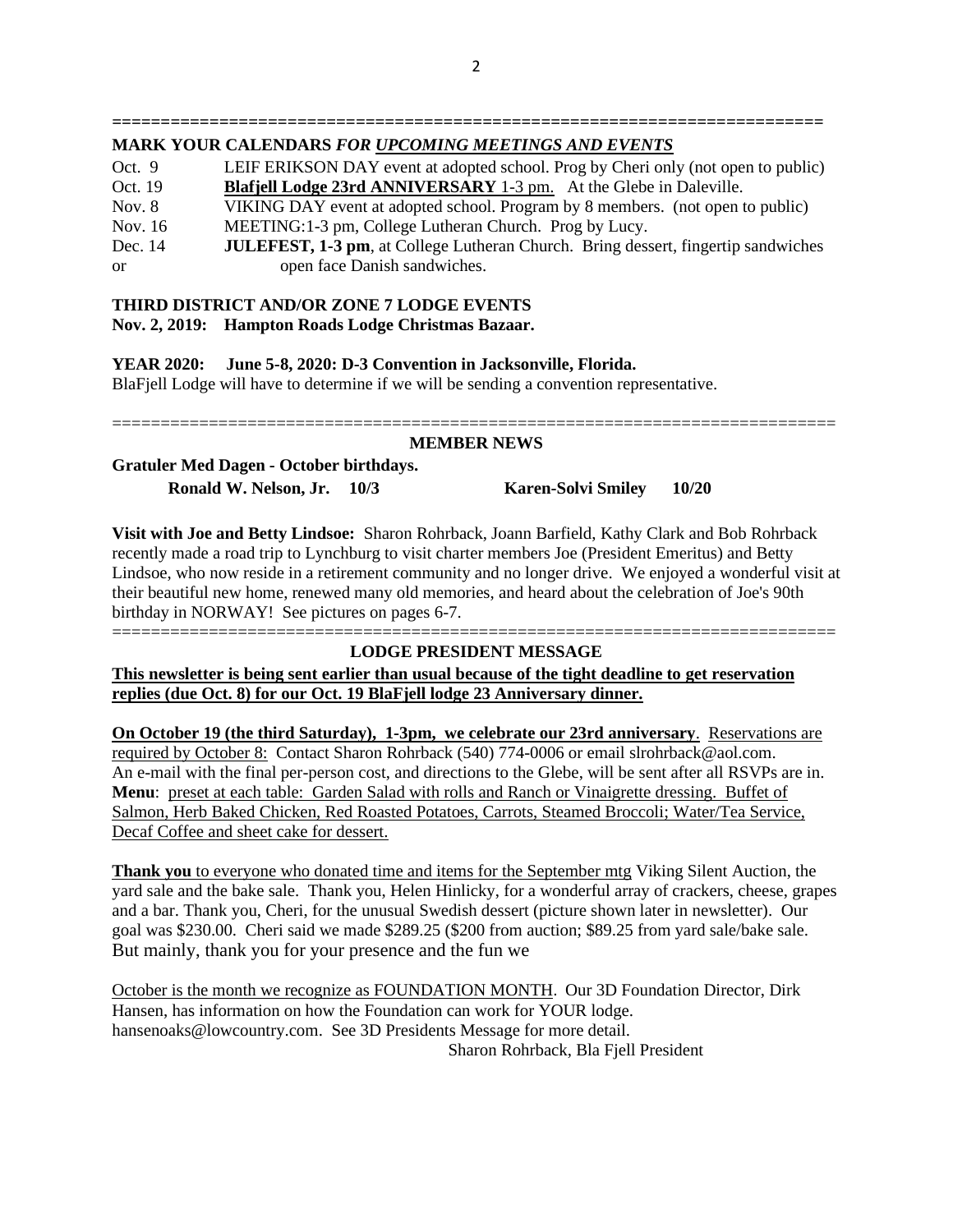#### **========================================================================= VICE PRESIDENT/MEMBERSHIP SECRETARY MESSAGE**

The Good News of the Day is that we welcomed two prospective new members at our September 28 meeting; Scott and Karen Rice are friends of mine and fellow members of College Lutheran Church and have attended several of our events previously. They brought their friends, Randy and Judy Rosengren, visiting here from Illinois, and Judy gave some interesting details on their Nordic heritage. They enjoyed our Nordic Auction and Yard/Bake Sale. In addition to the usual good time, we made some good money by buying and selling to each other

Our next good time together will be the celebration of our 23rd anniversary, to which you have already received your invitation .. we would remind you that we need your RSVP by **October 8 ..** and this is a good opportunity to invite family and friends to join us!

Joann Barfield, Vice President/Membership Director

## **========================================================================= MINUTES OF PREVIOUS MEETING**

The September meeting was held at College Lutheran in Salem. Sharon welcomed 5 visitors and 12 members in attendance. We sang the Norwegian, Canadian and USA National Anthems. Our next event is our 23rd anniversary dinner at the Glebe in Daleville. Invitations were mailed out and we need RSVP's by Oct 8th. This event is the 3rd Sat. instead of our usual 4th Sat. The cost will be determined when all RSVP's are in because of the \$300.00 the lodge received from Sons of Norway. Cheri J. gave the treasurer's report. Judy and Randy Rosengren from Illinois gave a report on their recent trip to Norway and Sweden. Refreshments were served by Ellen Hinlicky and Cheri Johnson. Following the meeting we enjoyed the Nordic auction, yard sale and bake sale.

Kathy Clark, secretary

## **========================================================================= CULTURAL DIRECTOR MESSAGE**

Nordic Auction and Yard Sale/Baked Goods Sale.

The Nordic function is always a lot of fun! We bring our discarded items, our used Nordic treasures, and our baked goods to raise money for our lodge. Our goal was \$230.00, and we surpassed it! On the auction we made \$200.00 and on the yard sale/bake sale \$89.50. So at our board meeting in January, I will recommend we continue this fun activity.

#### **LEIF ERIKSSON DAY, October 9, 2019, at Faith Christian School, Roanoke, VA**.

Leif Eriksson, the son of Erik the Red, is believed to have been the first European to land in North America. He established a Norse settlement in the northern tip of Newfoundland, Canada around the year 1000 AD. This settlement is called L'Anse aux Meadows today. In 1960, proof has been found there of its existence, and a reproduction of the site exists there today as a tourist attraction. Leif was young, in his early 20's, when he made this discovery, and only stayed there less than a year. The settlement became a basecamp to future exploration. In 1964, the United States Congress declared October 9, Leif Eriksson Day in honor of this historical Viking.

At Faith Christian School, Leif is remembered for other reasons.

1) Leif became a Christian under King Olaf Tryggvason of Norway in 999. The King knew Leif's father started a colony in Greenland and sent Leif back there to Christianize the settlement. Leif's mother was baptized and converted to Christianity, and the first Christian church in North America was built for Leif's mother.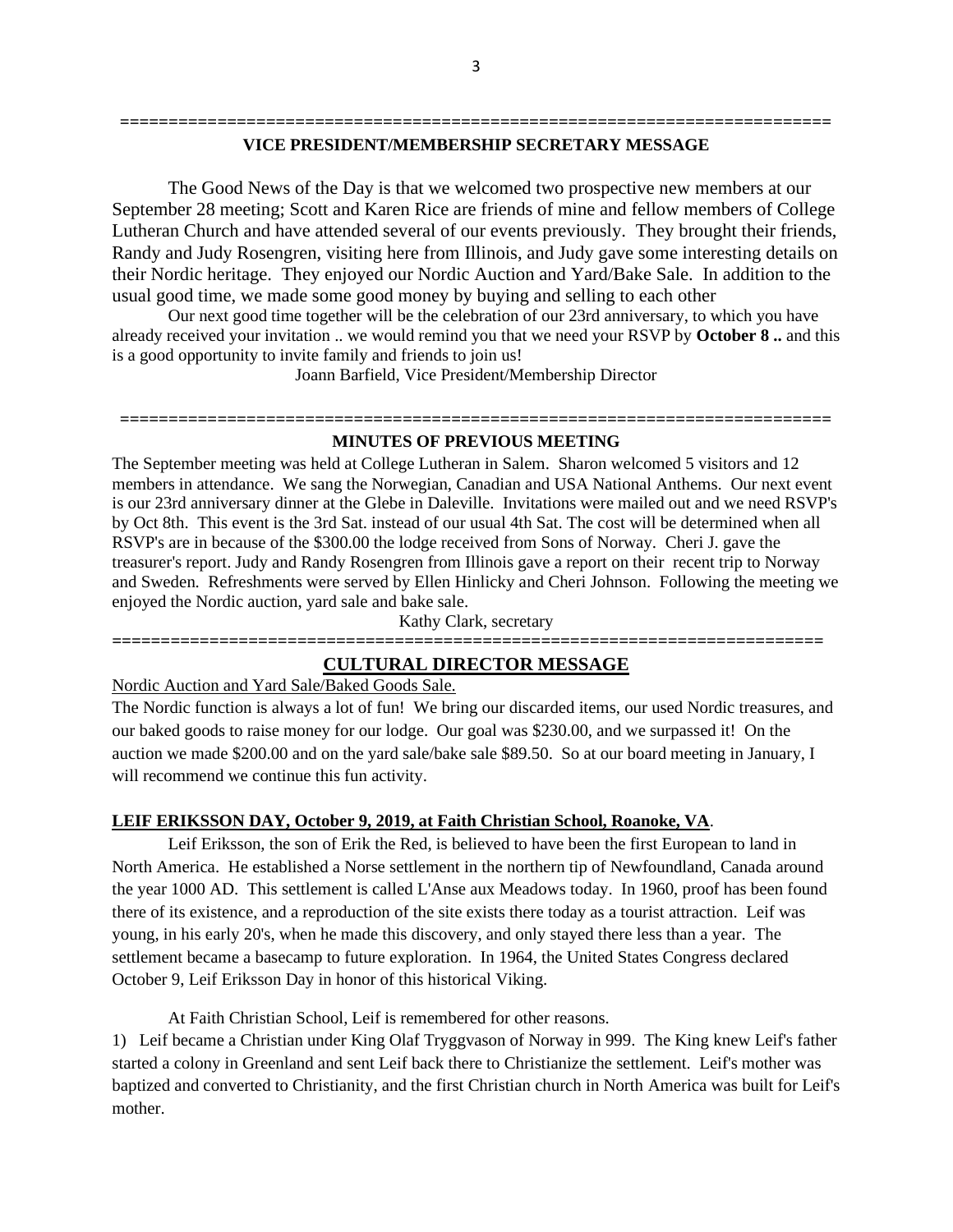CULTURAL MESSAGE: LEIF ERIKSSON DAY continued.

2) On Leif's return from Newfoundland, he rescued an Icelandic castaway and the crew. In this crew was a young woman, Gudrid, who later married Leif's brother. After this brother died of a sickness, Gudrid married Thorfinn Karlsefni, an Icelandic merchant. In 1006 AD, they with a crew went to Leif's basecamp and the first child, named Snorri was born in North America. Gudrid was also a Christian and on her return trip to Greenland/Iceland, she continued to spread Christianity to those around her. Her children and grandchildren remained Christians and became Bishops in the church.

3) Sheep and horses were brought from Norway to Iceland and then to Greenland. Horses were used for transportation and sheep for wool, milk and meat. Without these animals, these settlements would not have survived. The animals were transported on the Viking Knarr boats and still exist in these countries today.

Submitted by Cheri Johnson, Cultural Director

**=========================================================================**

**WHAT YOU MISSED AT OUR SEPT. 2019 NORDIC FUNCTION.** 



scheduled for October 19th. Norway and Sweden.



Kathy Clark giving the Lodge a sneak Guests Judy and Randy Rosengren all the way peak into the Anniversary dinner From Ottawa Illinois sharing about their trips to





Members Walter and Carolyn Sandberg At Baked Goods for sale Yard Sale items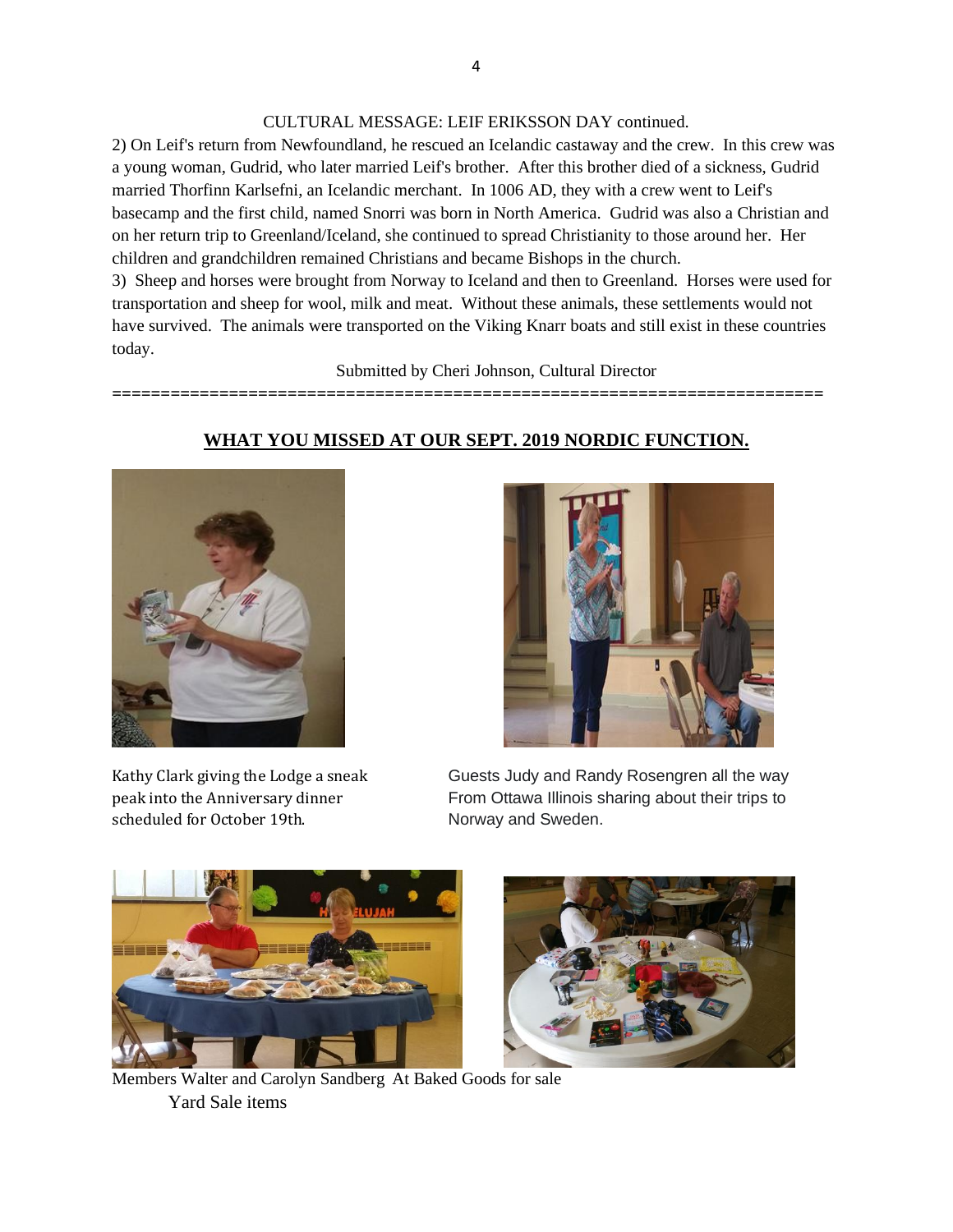

5





Yard Sale items Nordic Silent Auction items





Nordic Silent Auction items These are a gift from Joe Lindsoe. They will be appraised by Vesterheim, The National Norwegian-American Museum & Heritage Center in Decorah, Iowa.



Hats off to my new Sons of Norway friend, Sally<br>Abrahamson, in Portland, Maine who shared her recipe of Swedish Sandwich Cake with me!! Today I made it for our Lodge here in Salem, and everyone loved it! It's a sandwich loaf with smoked salmon, shrimp, ham, havarti cheese, eggs, cucumbers and radishes. Fresh dill and parsley compliment the cream cheese/sour cream frosting.

Submitted by Cheri Johnson, Blåfjell Lodge Cultural Director

**Smorgastorta - SWEDISH SANDWICH Cake - Kravings Food Adventures** <https://kravingsfoodadventures.com/smorgastorta-swedish-sandwich-cake/>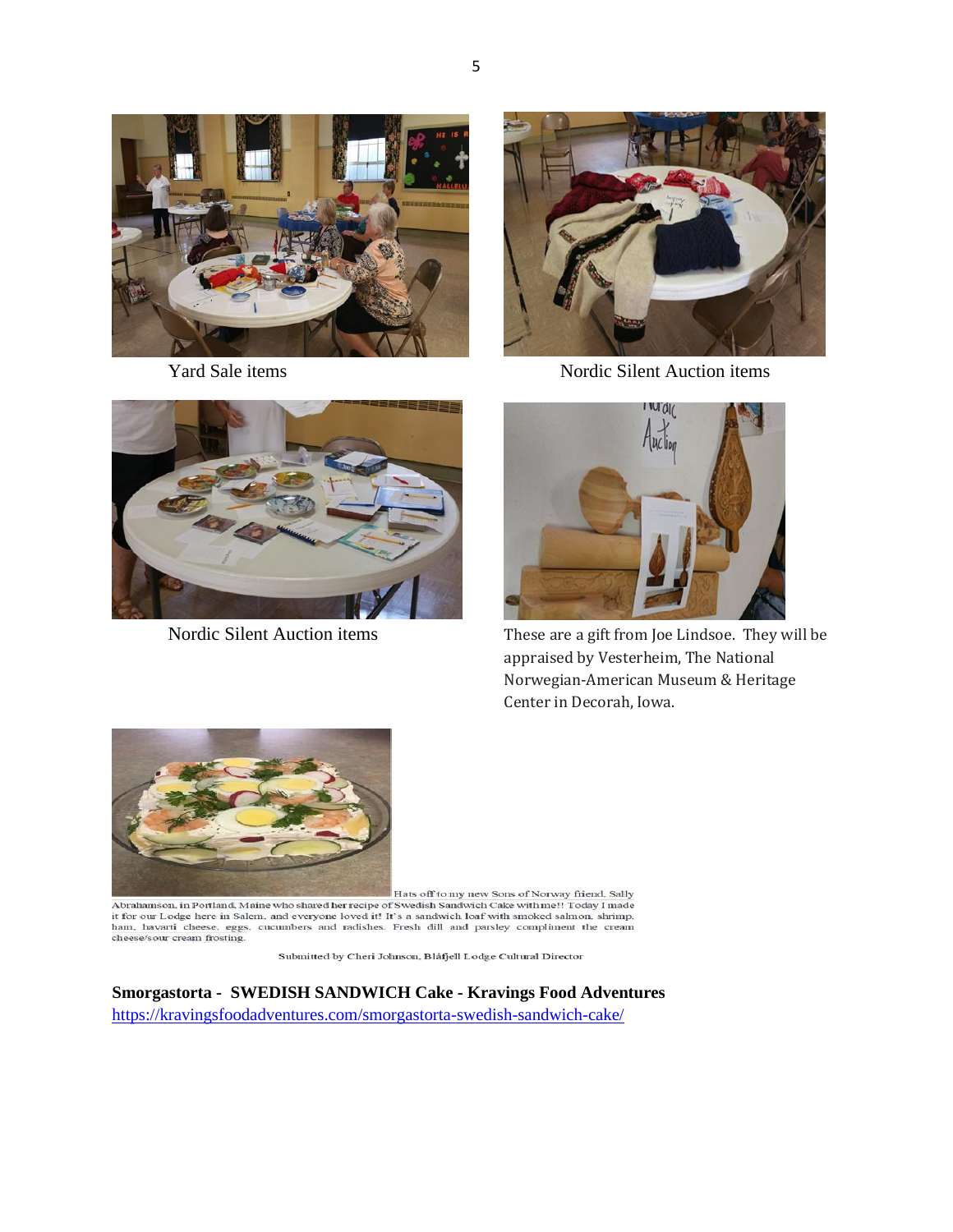# **VISIT TO JOE AND BETTY LINDSOE, CHARTER MEMBERS**

From left Joann Barfield, Joe Lindsoe, Kathy Clark. Not pictured: Betty Lindsoe, Bob Rohrback, and Sharon Rohrback.

Joe's sister in Norway sent these items to him in a wonderfully rosemalled wooden chest.





**Carved Bellows in Joe's father's Norway home since 1901.**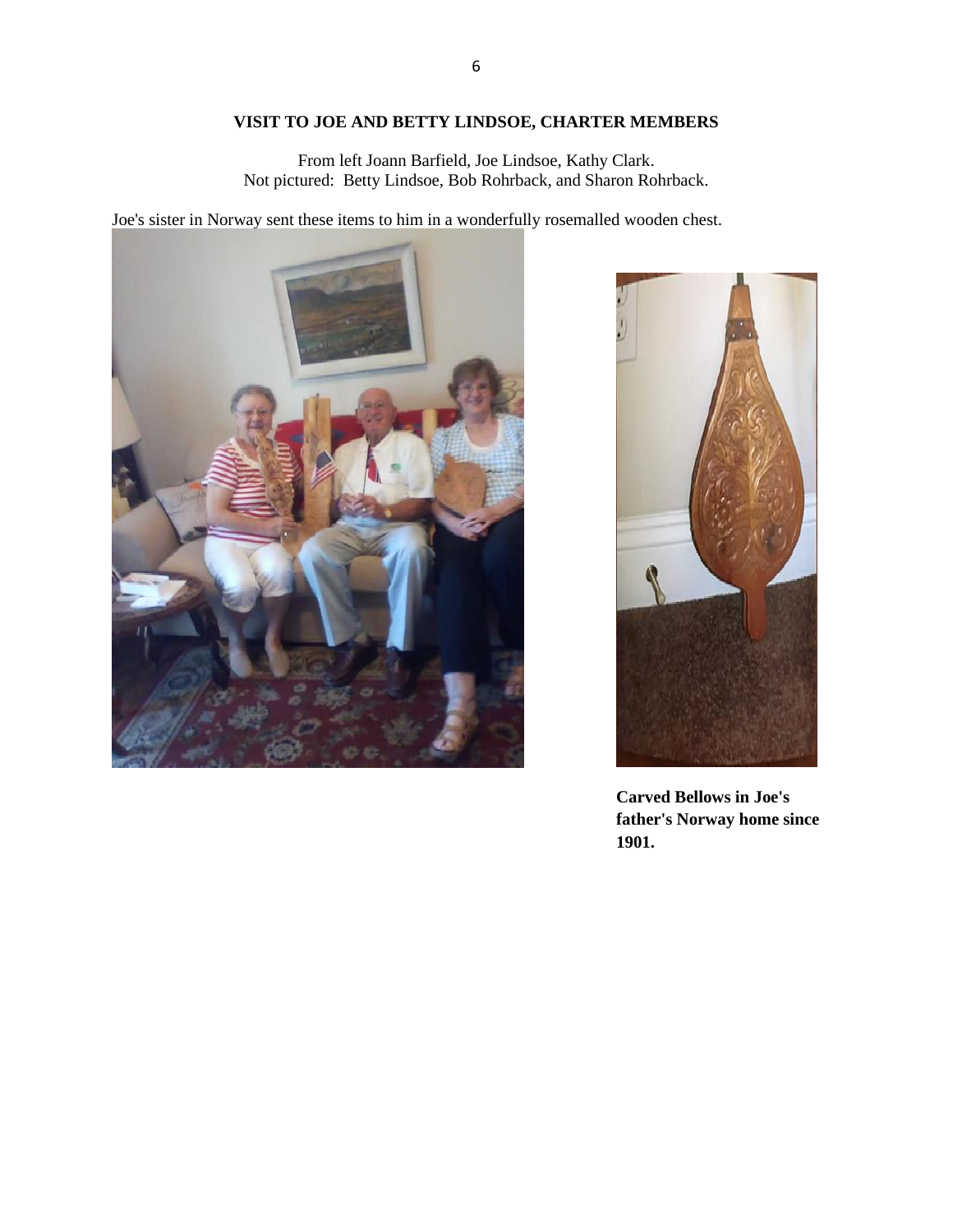

**Wooden mangle carved by Joe's uncle in Norway in 1990. Included the wooden roller not shown in this picture.**



**Wooden spoon wall hanging carved by Joe's uncle in Norway in 2009.**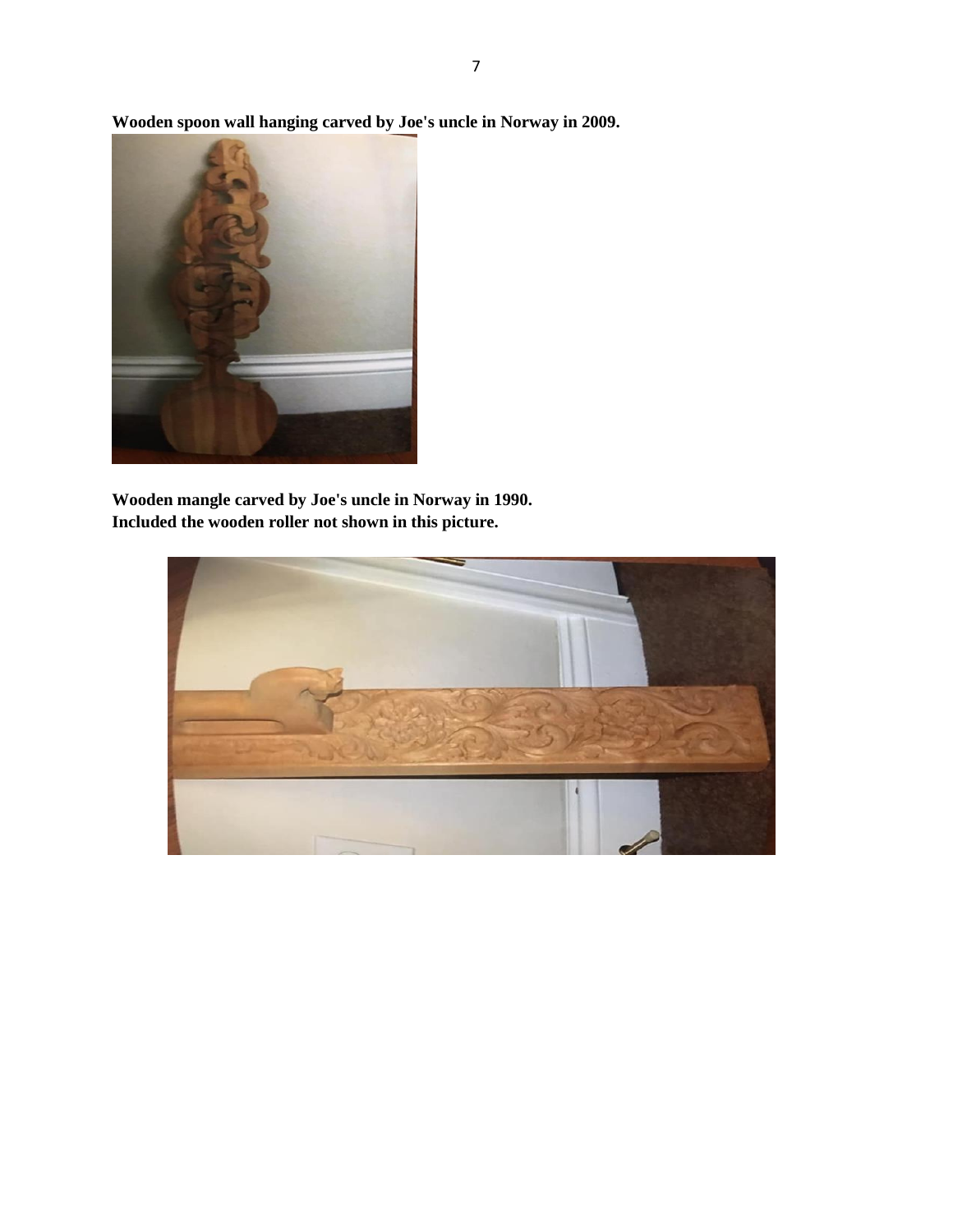## **BOOK SUGGESTIONS** from Kathy Clark

=======================================================================================================

1**. Norwegian Folk Tales**: (35 Norske Folkeeventyr) collected by Peter Asbornsen and Jorgen Moe. Asbjørnsen, a teacher, and Moe, a minister, had been friends for about 15 years when in 1843 they published the first volume of folktales. In 1874, the first illustrated version came out in 1879 with drawings by Erik Werenskiold, and in 1879 the second edition with drawings also by Theodor Kittelson. Translated by Pat Shaw and Carl Norman. A quote from the introduction: "'Near the middle of the nineteenth century scholars began discovering rich native tradition that had lain fallow and almost forgotten during the years of foreign cultural influence." Among the Norwegian scholars, Asbornsen and Moe had the most extensive collection.

2. **The Wonderful Adventure of Nils and Further Adventure of NILS:** A translated Swedish unabridged copy of the two NILS stories by Selma Lagerlöf. She is best known in America and worldwide for her masterpiece children's' stories: NILS: The Wonderful Adventures of Nils and The Further Adventures of Nils Holgersson. Originally commissioned by the Swedish National Teachers' Society to teach introductory geography to young Swedish schoolchildren, these adventures, first published in 1906–1907, take flight when Nils, a Swedish imp, is magically reduced to elfin size, gets astride a gander who joins a flock of wild geese that fly a route covering the significant geographical and historical sites of all of Sweden. Along the way, they encounter the consequential elements of survival, both socially and environmentally: predator and victim, friend and foe, the land and its users. Told in a series of narratives. Because of his experiences flying over Sweden he learns so much about life and becomes a much better person. ===========================================================================

# **OTHER CULTURAL ITEMS**

| <b>Oct 24</b> | Thursday | <b>United Nations Day</b> | Observance                        |
|---------------|----------|---------------------------|-----------------------------------|
| <b>Oct 27</b> | Sunday   | Daylight Saving Time ends | Clock change/Daylight Saving Time |
| <b>Oct 31</b> | Thursday | <b>Halloween</b>          | Observance                        |

#### **OCTOBER HOLIDAYS AND OBSERVANCES IN NORWAY**

=======================================================================================================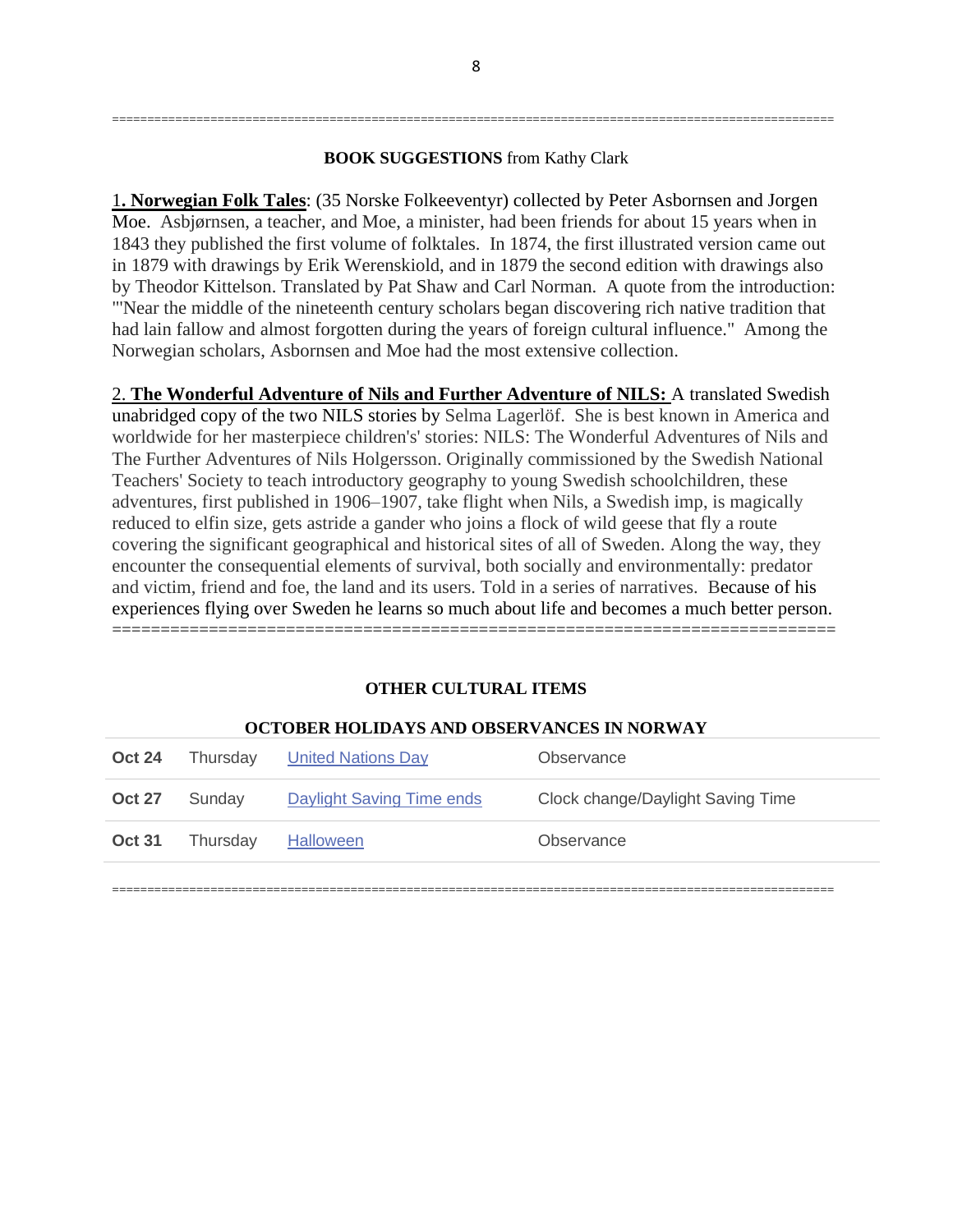**========================================================================**



#### **Sons of Norway District 3 October President Letter 2019**

October takes us back to the immigration of our forefathers. Since 1964, when Congress unanimously authorized and requested the [President](https://en.wikipedia.org/wiki/President_of_the_United_States) to create the observance of Leif Erikson Day through an annual [proclamation,](https://en.wikipedia.org/wiki/List_of_observances_in_the_United_States_by_presidential_proclamation) October 9 was chosen because the ship *[Restauration](https://en.wikipedia.org/wiki/Restauration_(ship))* arrived i[n New York](https://en.wikipedia.org/wiki/New_York_Harbor)  [Harbor](https://en.wikipedia.org/wiki/New_York_Harbor) on October 9, 1825, beginning a wave of immigration from Norway to America In July of that year, a group of six dissenting families, seeking a haven from the official Norwegian state church, set sail from Stavanger in an undersized sloop, the *Restaurationen*. When it arrived in New York harbor after an arduous 14 week journey, the *Restaurationen* caused a

sensation, and the local press marveled at the bravery of these Norwegian pilgrims. Local Quakers helped the destitute emigrants, who eventually established a community in upstate New York. Today, their descendants are still known as "sloopers".

As Eva Britt Kornfeldt of the Oslo Visitors and Convention Bureau said: "Swedes, they do as they are told. Norwegians? We are a stubborn, self-reliant, impulsive, inventive and independent people. But above all, we're curious." Norwegians have always been brave explorers. From the early Vikings, then onto the first to cross Greenland by land, a Norwegian was first to the South Pole, the voyage of the Kon-Tiki, and then history's longest solo and un-resupplied ski journey, 3,000 miles across the South Pole region. Explorers! So many of us have heard the stories of our own family's emigration. Make sure to write these stories down for future generations, who can be proud of their heritage.

#### **October is also the month we recognize as FOUNDATION MONTH. A donation to the Sons of Norway Foundation is a contribution to the positive impact we make through community, youth, educational, and cultural projects. With every contribution, there is an impact.**

Everything the Sons of Norway Foundation accomplishes is the result of the support of our donors: the people who contribute time, talent and resources to further our mission in member communities. Every contribution matters and you can be sure that we're using your donations responsibly and effectively. Our 3D Foundation Director, Dirk Hansen, has information on how the Foundation can work for YOUR lodge. hansenoaks@lowcountry.com

In closing, remember, this is your Lodge, your Sons of Norway. We need members to come to the Lodge and assist in carrying out the business. All your officers ask is to give the Lodge at least one night a month. We also need your support in finding new members. Why not ask a friend to join in on all the good things we have in our lodge to share?

Fraternally, Kathy Dollymore, 3D President